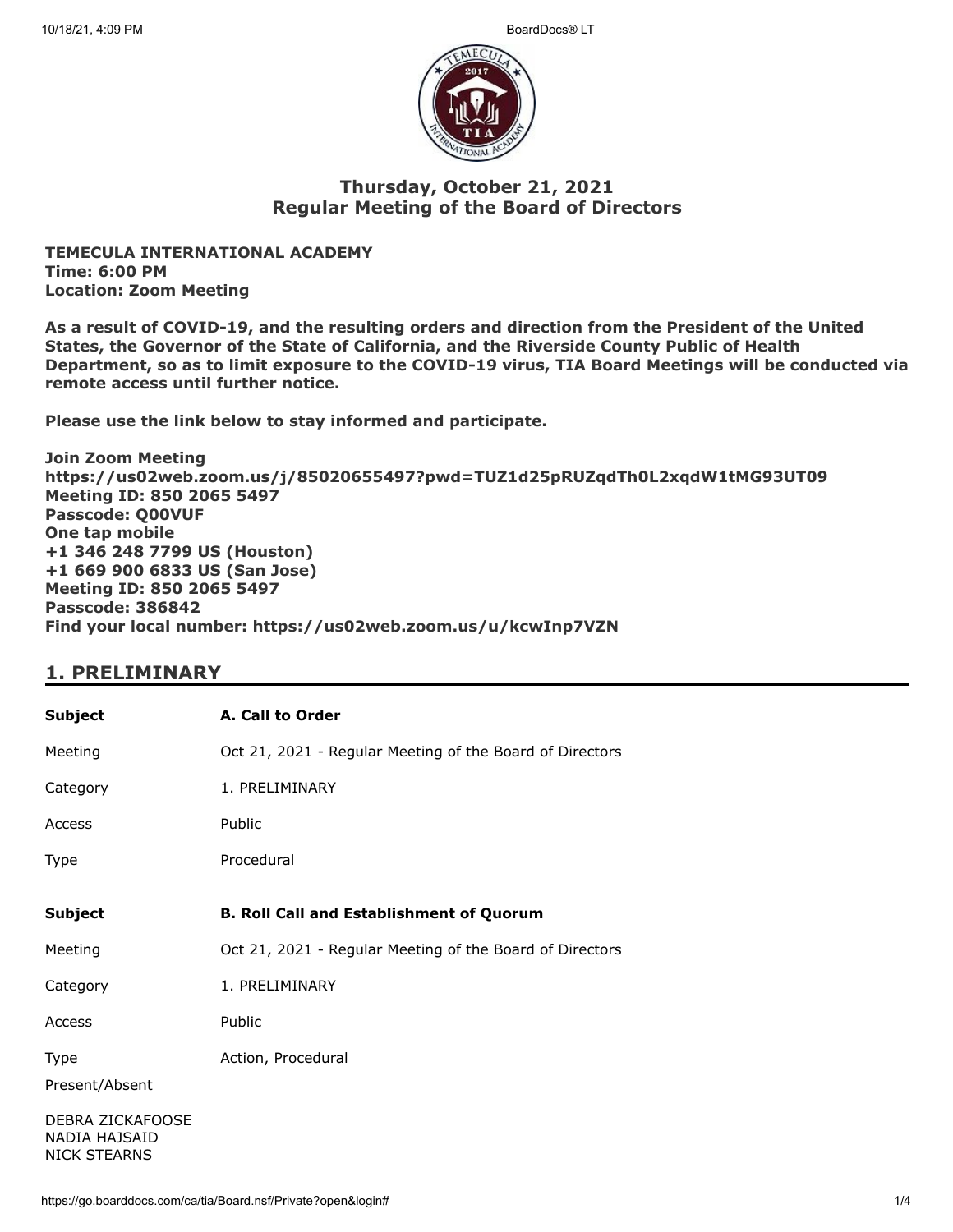| <b>Subject</b> | <b>C. Pledge of Allegiance</b>                           |
|----------------|----------------------------------------------------------|
| Meeting        | Oct 21, 2021 - Regular Meeting of the Board of Directors |
| Category       | 1. PRELIMINARY                                           |
| Access         | Public                                                   |
| Type           | Procedural                                               |
|                |                                                          |
| <b>Subject</b> | D. Approval of Agenda                                    |
|                |                                                          |
| Meeting        | Oct 21, 2021 - Regular Meeting of the Board of Directors |
| Category       | 1. PRELIMINARY                                           |
| Access         | Public                                                   |
| Type           | Action                                                   |

## **2. PUBLIC COMMENTS**

| <b>Subject</b> | <b>A. Public Comments</b>                                |
|----------------|----------------------------------------------------------|
| Meeting        | Oct 21, 2021 - Regular Meeting of the Board of Directors |
| Category       | 2. PUBLIC COMMENTS                                       |
| Access         | <b>Public</b>                                            |
| Type           | Information                                              |
|                | INSTRUCTIONS FOR PRESENTATIONS TO THE BOARD              |

TIA welcomes your participation at TIA Board meetings. The purpose of the meeting of the Board of Directors (Board) is to conduct the affairs of TIA in public. Your participation ensures continuing community interest in TIA.

EMAIL to provide comment during school closure due to COVID-19: [tiaoffice@temeculainternational.org](mailto:tiaoffice@temeculainternational.org). Please submit your comment prior to 4:30 p.m. on the day of the meeting. Comments will be read aloud during the time allotted. Those comments not read will be provided to all Board members for their review.

Comments regarding Open/Closed Session items found on the agenda should be limited to three (3) minutes per speaker, for a total of twenty-one (21) minutes. Unless an item has been placed on the published agenda in accordance with the Brown Act, there shall be no action taken, nor should there be comments on, responses to, or discussion of a topic not on the agenda. Public Comment emails will be presented to the Board of Directors. The Board members may: (1) acknowledge receipt of information/report; (2) refer to staff with no direction as to action or priority; or (3) refer the matter to the next agenda.

Personal attacks against TIA employees and/or TIA Board members are inappropriate and not considered by the Board at a public Board Meeting. The Board has a complaint process which should be followed. The Board will not respond to personal attacks against employees or Board members in a public meeting, and cautions members of the public that they will be personally responsible for any remarks made.

# **3. CONSENT ITEMS**

**Subject A. September 9, 2021 Regular Board Meeting Minutes**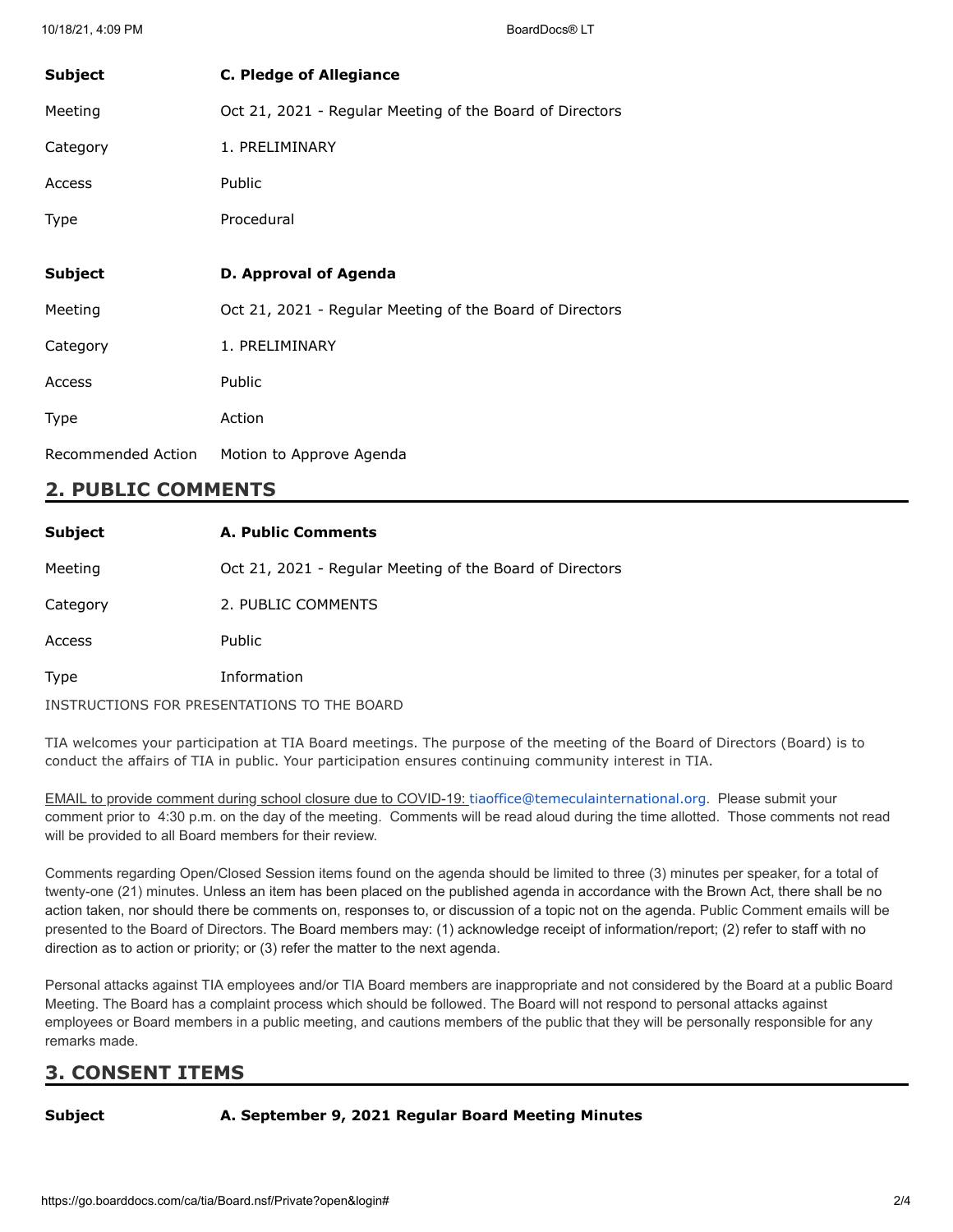| 10/18/21, 4:09 PM  | BoardDocs® LT                                                                                             |
|--------------------|-----------------------------------------------------------------------------------------------------------|
| Meeting            | Oct 21, 2021 - Regular Meeting of the Board of Directors                                                  |
| Category           | 3. CONSENT ITEMS                                                                                          |
| Access             | Public                                                                                                    |
| <b>Type</b>        | Action (Consent)                                                                                          |
| Recommended Action | It is recommended the Board approve the Consent items: September 9, 2021 Regular Board<br>meeting minutes |
|                    |                                                                                                           |

Approve Consent items: September 9, 2021 Regular Board meeting minutes

*(One Vote).*

Consent section items are for routine matters that do not require discussion or deliberation by the Board. The consent calendar permits the board to approve multiple items by one action. All board members have the right to remove a consent item from the consent calendar so that normal discussion and deliberation may take place.

### **Votes:**

DEBRA ZICKAFOOSE NADIA HAJSAID NICK STEARNS

File Attachments [September 9, 2021 Regular Board Meeting Minutes BoardDocs® LT.pdf \(97 KB\)](https://go.boarddocs.com/ca/tia/Board.nsf/files/C7WT6S7585CF/$file/September%209%2C%202021%20Regular%20Board%20Meeting%20Minutes%20BoardDocs%C2%AE%20LT.pdf)

### **4. INFORMATION/DISCUSSION**

| <b>Subject</b>                                                              | A. Principal Report- Presented by Camile Lara             |
|-----------------------------------------------------------------------------|-----------------------------------------------------------|
| Meeting                                                                     | Oct 21, 2021 - Regular Meeting of the Board of Directors  |
| Category                                                                    | 4. INFORMATION/DISCUSSION                                 |
| Access                                                                      | Public                                                    |
| <b>Type</b>                                                                 | Discussion, Information                                   |
| <b>Subject</b>                                                              | <b>B. CBO Financial Update- Presented by David Graves</b> |
| Meeting                                                                     | Oct 21, 2021 - Regular Meeting of the Board of Directors  |
| Category                                                                    | 4. INFORMATION/DISCUSSION                                 |
| Access                                                                      | Public                                                    |
| Type                                                                        | Discussion, Information                                   |
| File Attachments<br>BoardFinanclUpdatePPPresen_DG_CBO_10.21.21.pdf (161 KB) |                                                           |

[FinclProjDocs\\_BoardMtg\\_10.21.21.pdf \(3,238 KB\)](https://go.boarddocs.com/ca/tia/Board.nsf/files/C7WT6B756D07/$file/FinclProjDocs_BoardMtg_10.21.21.pdf) [BoardWarrantReportSept2021\(Oct 21 Mtg\).pdf \(367 KB\)](https://go.boarddocs.com/ca/tia/Board.nsf/files/C7WT6H7573AB/$file/BoardWarrantReportSept2021(Oct%2021%20Mtg).pdf)

## **5. ACTION ITEMS**

**Subject A. Resolution establishing findings of fact pursuant to Assembly Bill 361**